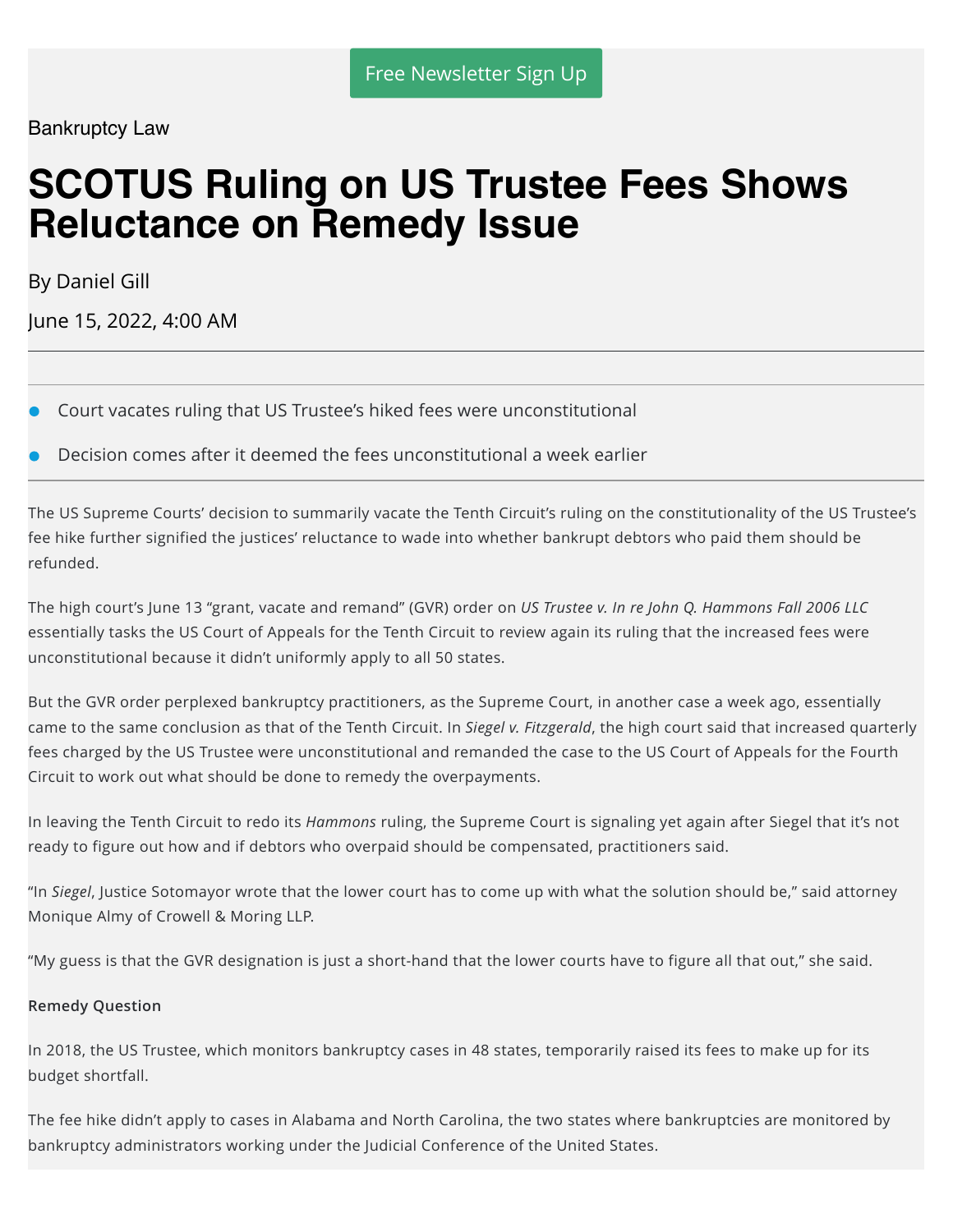That disparity triggered several lawsuits, resulting in the US Supreme Court's siding with those who argued the fee hike was unconstitutional. The US Trustee has said that there's about \$324 million in over-payments at stake.

Daniel Geyser of Haynes Boone LLP, who represented the petitioner in *Siegel*, found the court's GVR ruling to be "unusual."

He said resolving the question of an appropriate remedy may have factored in the Supreme Court's decision.

"If I had to guess it's because the court left the remedy question open. The opinion didn't grapple with the issues," Geyser said.

The Tenth Circuit will now undertake its second review of *Hammons* and will likely draw a similar conclusion as it had before — echoing the ruling in *Siegel* that the hiked fees are unconstitutional, said Brad Drell of Gold Weems Bruser Sues & Rundell LLP. Drell is representing a proposed class of Chapter 11 debtors who paid increased US Trustee fees.

"Note that the SCOTUS order is not a reversal but vacates the prior order. By not reversing, SCOTUS left open the idea the Tenth Circuit might reaffirm their decision," he said.

The Tenth Circuit could address the remedy question but it's not bound to do so. It's "uncertain" whether the court will, Drell said.

#### **Other Cases**

The high court is still considering whether to take up at least two more circuit court decisions on the quarterly fee hike.

The Second Circuit in *Harrington v. Clinton Nurseries, Inc.* also found that the fee hike was unconstitutional.

In *Bast Amron LLP v. US Trustee Region 21*, the Eleventh Circuit ruled in favor of the US Trustee that the fee hike was constitutional.

"I bet SCOTUS will reverse in *Bast Amron*, rather than merely vacate the decision, given that the Eleventh Circuit's opinion is contrary to *Siegel*," Drell said.

Meanwhile, the questions of how much debtors will be repaid, if at all, may not be determined until the Fourth Circuit and Tenth Circuit—and perhaps the Second and Eleventh Circuits as well—review again, following the Supreme Court's orders.

"What if the circuits come back with different remedies?" said Almy.

The Supreme Court may have to weigh in on the appropriate remedy "if the results are disparate," she said.

To contact the reporter on this story: Daniel Gill in Washington at dgill@bloomberglaw.com

To contact the editor responsible for this story: Roger Yu at ryu@bloomberglaw.com

### **Law Firms**

Gold Weems Bruser Sues Crowell & Moring